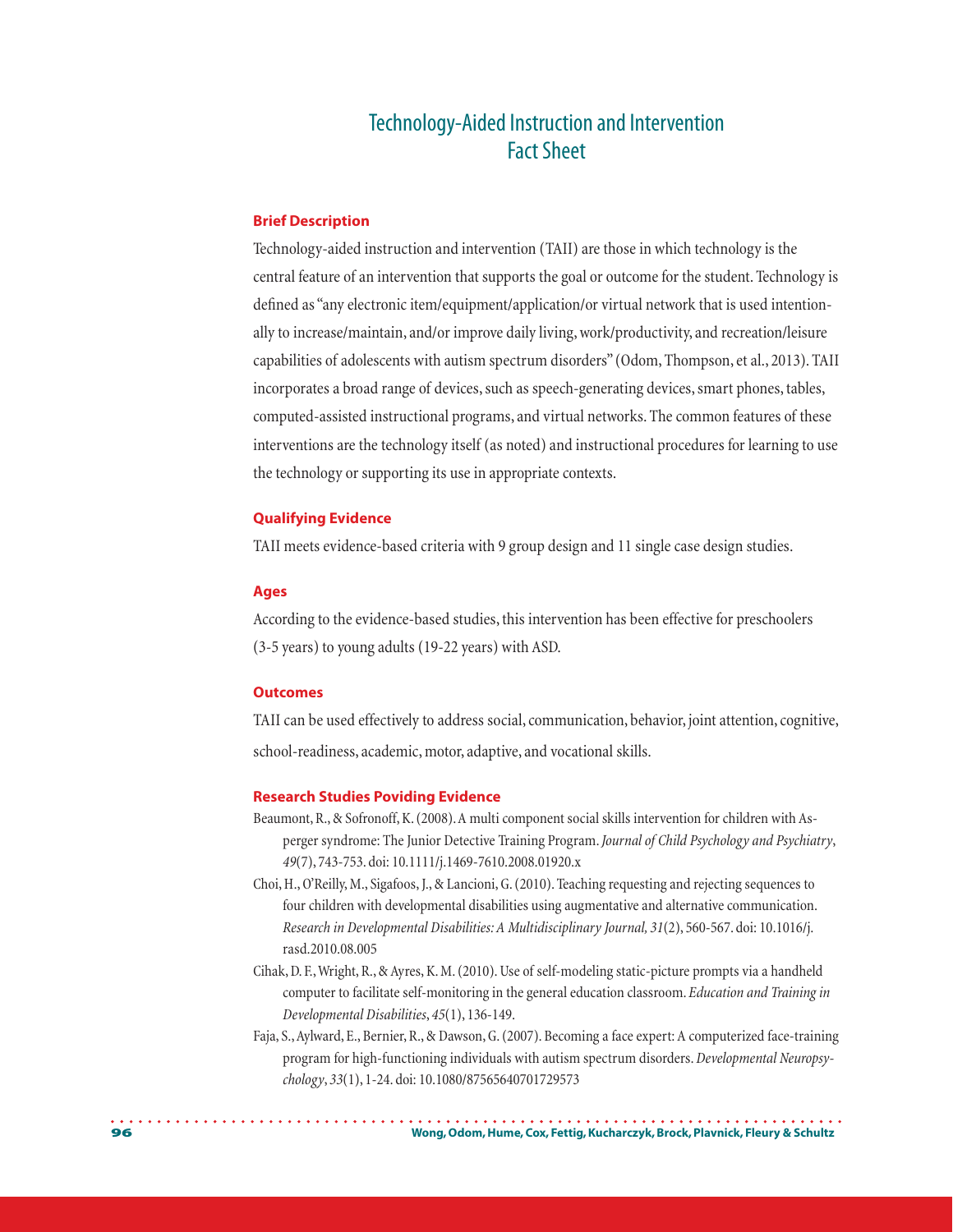- Golan, O., Ashwin, E., Granader, Y., McClintock, S., Day, K., Leggett, V., & Baron-Cohen, S. (2010). Enhancing emotion recognition in children with autism spectrum conditions: An intervention using animated vehicles with real emotional faces. *Journal of Autism and Developmental Disorders*, *40*(3), 269-279. doi: 10.1007/s10803-009-0862-9
- Golan, O., & Baron-Cohen, S. (2006). Systemizing empathy: Teaching adults with Asperger syndrome or high-functioning autism to recognize complex emotions using interactive multimedia. *Development and Psychopathology*, *18*(2), 591-617. doi: 10.1017/S0954579406060305
- Hopkins, I. M., Gower, M. W., Perez, T. A., Smith, D. S., Amthor, F. R., Wimsatt, F. C., & Biasini, F. J. (2011). Avatar assistant: Improving social skills in students with an ASD through a computer-based intervention. *Journal of Autism and Developmental Disorders*, *41*(11), 1543-1555. doi: 10.1007/s10803-011-1179-z
- Kagohara, D. M., van der Meer, L., Achmadi, D., Green, V. A., O'Reilly, M. F., Mulloy, A., ... & Sigafoos, J. (2010). Behavioral intervention promotes successful use of an iPod-based communication device by an adolescent with autism. *Clinical Case Studies*, *9*(5), 328-338. doi: 10.1177/1534650110379633
- Kodak, T., Fisher, W. W., Clements, A., & Bouxsein, K. J. (2011). Effects of computer-assisted instruction on correct responding and procedural integrity during early intensive behavioral intervention. *Research in Autism Spectrum Disorders*, *5*(1), 640-647.
- Mechling, L. C., Gast, D. L., & Cronin, B. A. (2006). The effects of presenting high-preference items, paired with choice, via computer-based video programming on task completion of students with autism. *Focus on Autism and Other Developmental Disabilities*, *21*(1), 7-13. doi: 10.1177/10883576060210010201
- Mechling, L. C., Gast, D. L., & Seid, N. H. (2009). Using a personal digital assistant to increase independent task completion by students with autism spectrum disorder. *Journal of Autism and Developmental Disorders*, *39*(10), 1420-1434. doi: 10.1007/s10803-009-0761-0
- Mechling, L. C., & Savidge, E. J. (2011). Using a personal digital assistant to increase completion of novel tasks and independent transitioning by students with autism spectrum disorder. *Journal of Autism and Developmental Disorders*, *41*(6), 687-704. doi: 10.1007/s10803-010-1088-6
- Mineo, B. A., Ziegler, W., Gill, S., & Salkin, D. (2009). Engagement with electronic screen media among students with autism spectrum disorders. *Journal of Autism and Developmental Disorders*, *39*(1), 172- 187. doi: 10.1007/s10803-008-0616-0
- Moore, M., & Calvert, S. (2000). Brief report: Vocabulary acquisition for children with autism: Teacher or computer instruction. *Journal of Autism and Developmental Disorders*, *30*(4), 359-362. doi: 10.1023/A:1005535602064
- Myles, B. S., Ferguson, H., & Hagiwara, T. (2007). Using a personal digital assistant to improve the recording of homework assignments by an adolescent with Asperger syndrome. *Focus on Autism and Other Developmental Disabilities*, *22*(2), 96-99. doi: 10.1177/10883576070220021001
- Richter, S. & Test, D. (2011). Effects of multimedia social stories on knowledge of adult outcomes and opportunities among transition-aged youth with significant cognitive disabilities. *Education and Training in Autism and Developmental Disabilities, 46*(3), 410-424.
- Silver, M., & Oakes, P. (2001). Evaluation of a new computer intervention to teach people with autism or Asperger syndrome to recognize and predict emotions in others. *Autism*, *5*(3), 299-316. doi: 10.1177/1362361301005003007
- Soares, D. A., Vannest, K. J., & Harrison, J. (2009). Computer aided self monitoring to increase academic production and reduce self injurious behavior in a child with autism. *Behavioral Interventions*, *24*(3), 171-183.